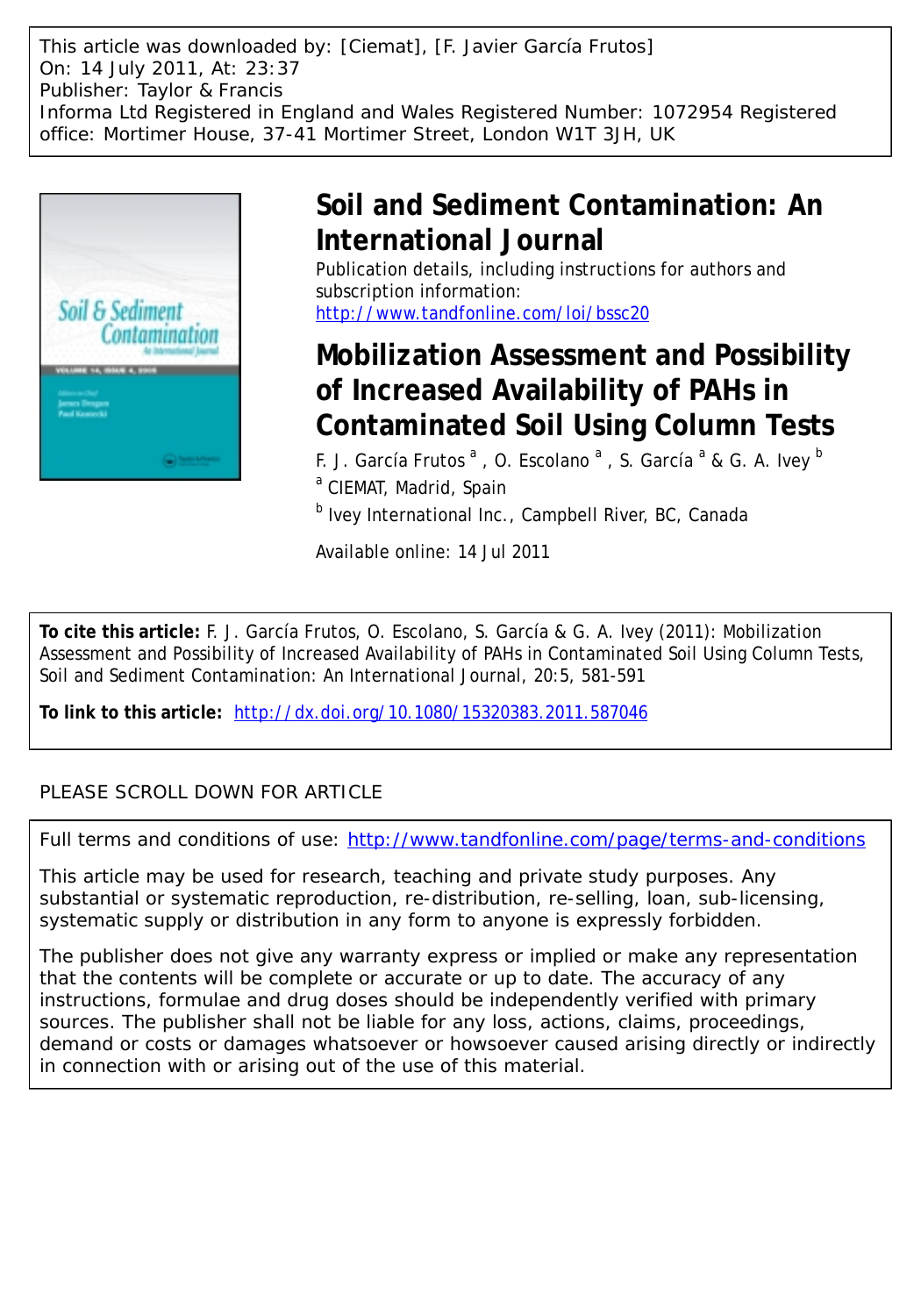



## **Mobilization Assessment and Possibility of Increased Availability of PAHs in Contaminated Soil Using Column Tests**

### F. J. GARCÍA FRUTOS,<sup>1</sup> O. ESCOLANO,<sup>1</sup> S. GARCÍA,<sup>1</sup> AND G. A. IVEY $2$

<sup>1</sup>CIEMAT, Madrid, Spain

<sup>2</sup>Ivey International Inc., Campbell River, BC, Canada

*Surfactants are well known to increase solubility/mobility of hydrocarbons and can be used to remediate contaminated water and soil. We wanted to explore if Ivey sol*<sup> $\&$ </sup> 106 *used at less than the critical micelle concentration (CMC) could effectively mobilize PAH (polycyclic aromatic hydrocarbons) from contaminated soil. The first step was to establish a measurement technique. Hence, a column leaching method was undertaken to investigate mobility of PAH-contaminated soil from a former gaswork facility. The methodology was based on a recycled flow of aqueous solution containing CaCl<sub>2</sub> 0.01M through two different soil columns. In the first column test, the free desorption of hydrocarbons was studied by recycling the solution through the soil column with a peristaltic pump and with a liquid/solid ratio of 2, based on ISO/DIS 18772. The solution was replaced with new solution every three days to aid desorption.*

*In the second column test, the set-up was similar with the exception of the aforementioned recycling solution. In this case, a second column was filled with a resin, Amberlite XAD-2, which captures PAHs entering the solution through the soil column, cleaning it of hydrocarbons (induced desorption). The results obtained for induced desorption and free desorption with reposition showed that liberation of PAHs in the presence of resins was higher (7%) as opposed to free desorption (below 0.3%). These two experiments demonstrated low mobilization of PAHs.*

*A third column test was performed using a non ionic surfactant, Ivey-sol*<sup>(8)</sup> 106, *100* µ*g g*−*<sup>1</sup> of soil below the CMC in the recycling solution. The introduction of Iveysol*<sup>(8)</sup> 106 at 0.005%w/v increased desorption of PAHs to 32%, thus demonstrating the *potential for increased bioavailability of the PAHs for bioremediation of the soil.*

**Keywords** Hydrocarbons, non-ionic surfactant, bioremediation

#### **Introduction**

Industrial activities have led to the deposition and discharge of a number of pollutants in soils. Many of these organic pollutants are persistent in contaminated sites. Among the most widespread, persistent organic pollutants are polycyclic aromatic hydrocarbons (PAHs), which originated from several pyrolysis processes. Due to the persistence of such compounds, the remediation of these sites is an important environmental issue.

Address correspondence to F. J. García Frutos, CIEMAT, Avda. Complutense 22, 28040 Madrid, Spain. E-mail: garcia.frutos@ciemat.es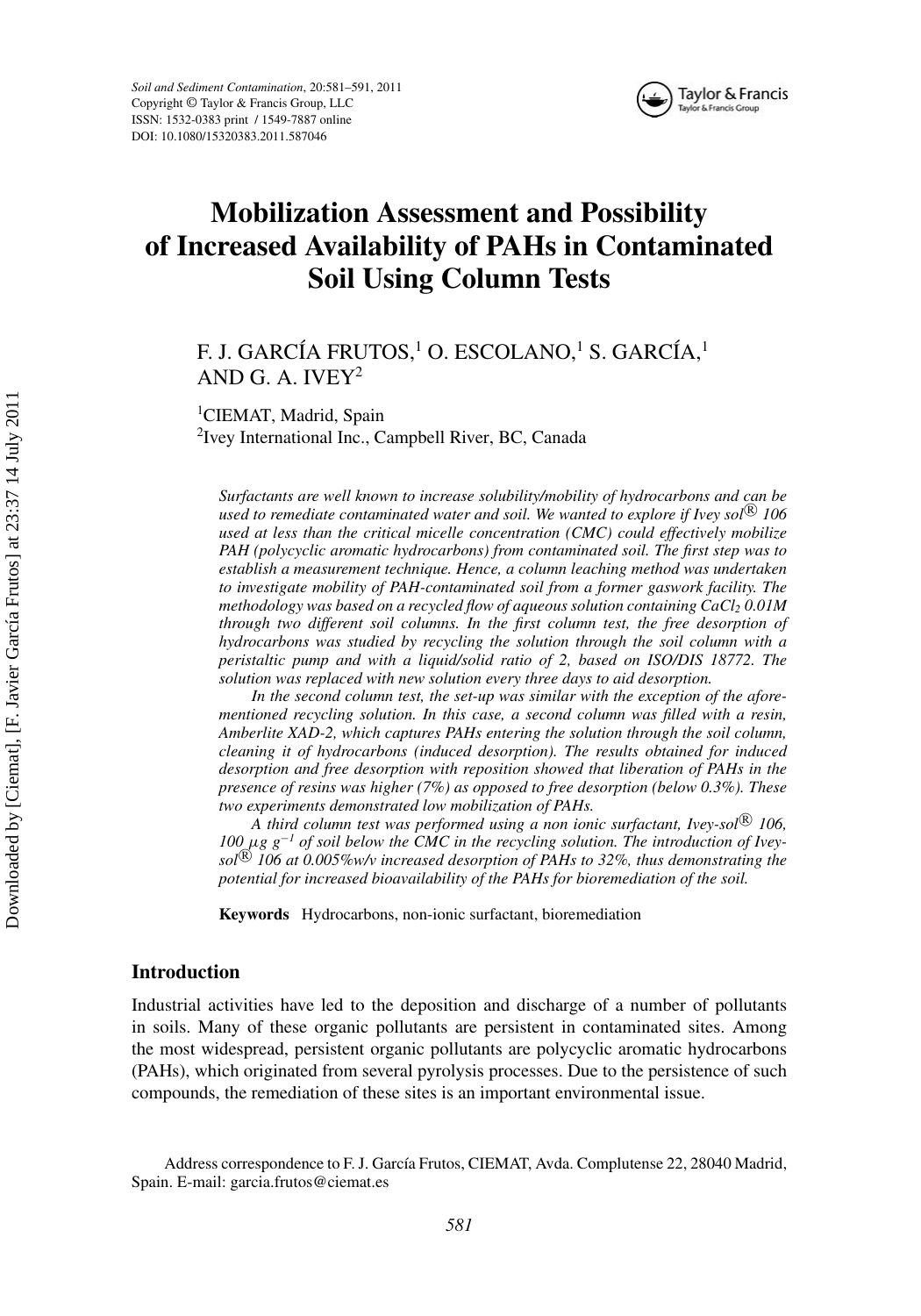The high hydrophobicity of these compounds results in strong sorption to the soil matrix, hence reducing availability for microorganisms and limiting the rate of their biodegradation (Di Gennaro et al., 2008). Typically, it is assumed that the slow biodegradation of such compounds in soils is caused by the extremely slow desorption or dissolution rates of these hydrophobic organic contaminants. In other words, these hydrophobic organic compounds have low bioavailability for bacteria.

Several different approaches to determine desorption and leaching of hydrophobic organic compounds have been reported. Stirred aqueous batch tests can increase the desorption rate of contaminants. The introduction of a third phase as an adsorbent to the soil/water system is another method, but if it is done in a stirred reactor, over-estimations of desorption rate can take place. To overcome some of these drawbacks, mobility assessment can be determined with the use of column leaching methods (Enell et al., 2004).

Column leaching methods have been thought to be more realistic in simulating the leaching processes occurring in the field. Existing column leaching procedures for organic compounds are often modified standard leaching tests for inorganic compounds. Standard procedures for the determination of leaching of organic compounds from contaminated soil such as the German column leaching test DIN V 19736 (DIN, 1998) are commonly used. Research has been conducted on the PAHs solubilization, mobilization, and biodegradation based on column tests (Hack and Selenka, 1996; Tiehm et al., 1997; Berger et al., 2005).

The use of resins as adsorbents of a hydrophobic organic compound is a well-known practice (Yang et al., 2001; Dongye and Pignatello*,* 2004; Huesemann et al., 2000). Amberlite XAD-2 is a resin-type styrene-divinylbenzene, which has shown strong affinity to aromatic compounds. The introduction of this resin as a third phase provides an infinite sorption sink to maintain near-zero aqueous-phase PAH compound concentrations, in order to maximize the rate of PAH compound mass transfer out of soil particles (Lei et al., 2004).

Surfactant-enhanced ground water remediation and soil washing are technologies previously shown to enhance the removal of organic contaminants (Yeom et al., 1995). The use of surfactants should therefore be considered as a possible solution in an experimental and modelling study of washing organic contaminated soil (Mulligan et al., 2001). Liu et al. (1991) and Yeom et al. (1996) have previously demonstrated the use of anionic and non-ionic surfactants as washing solutions, resulting in increasing the PAH desorption rate and mass transfer from soil. The application of many types of surfactants on PAH has been reported (Zheng and Obbard, 2002; Zhou and Lizbong, 2007, 2008). Ivey-sol $\mathbb{R}$  106 surfactant is a proprietary, non-ionic formulation that has been used successfully in various situations (Ivey and Craft, 2005; Ivey, 2006).

Volkering et al. (1995) described using non-ionic surfactants for the solubilization of PAHs and demonstrated that if the substrate was in the micellar phase it was not available for degradation by microorganisms, thus causing inhibition. In a separate study by Laha and Luthy (1991), the use of non-ionic surfactants below the CMC demonstrated no inhibitory effects during biodegradation. These are two examples for specific analytes, surfactants, and microorganisms demonstrating the advantages of working below the CMC. Other advantages of working below surfactant CMC would include cost of remediation as well as compatibility with analytical testing procedures used to measure the effluent. In this study, we used an optimized formulation of Ivey-sol<sup>®</sup> 106 at 0.005%w/v below the CMC of 0.02%w/v (pure surfactant) to investigate its ability to mobilize PAH contamination. We used a column leaching method to measure mobility of PAHs from contaminated soil that originated from an old gaswork facility based on ISO 18772 (International Standard, 2008).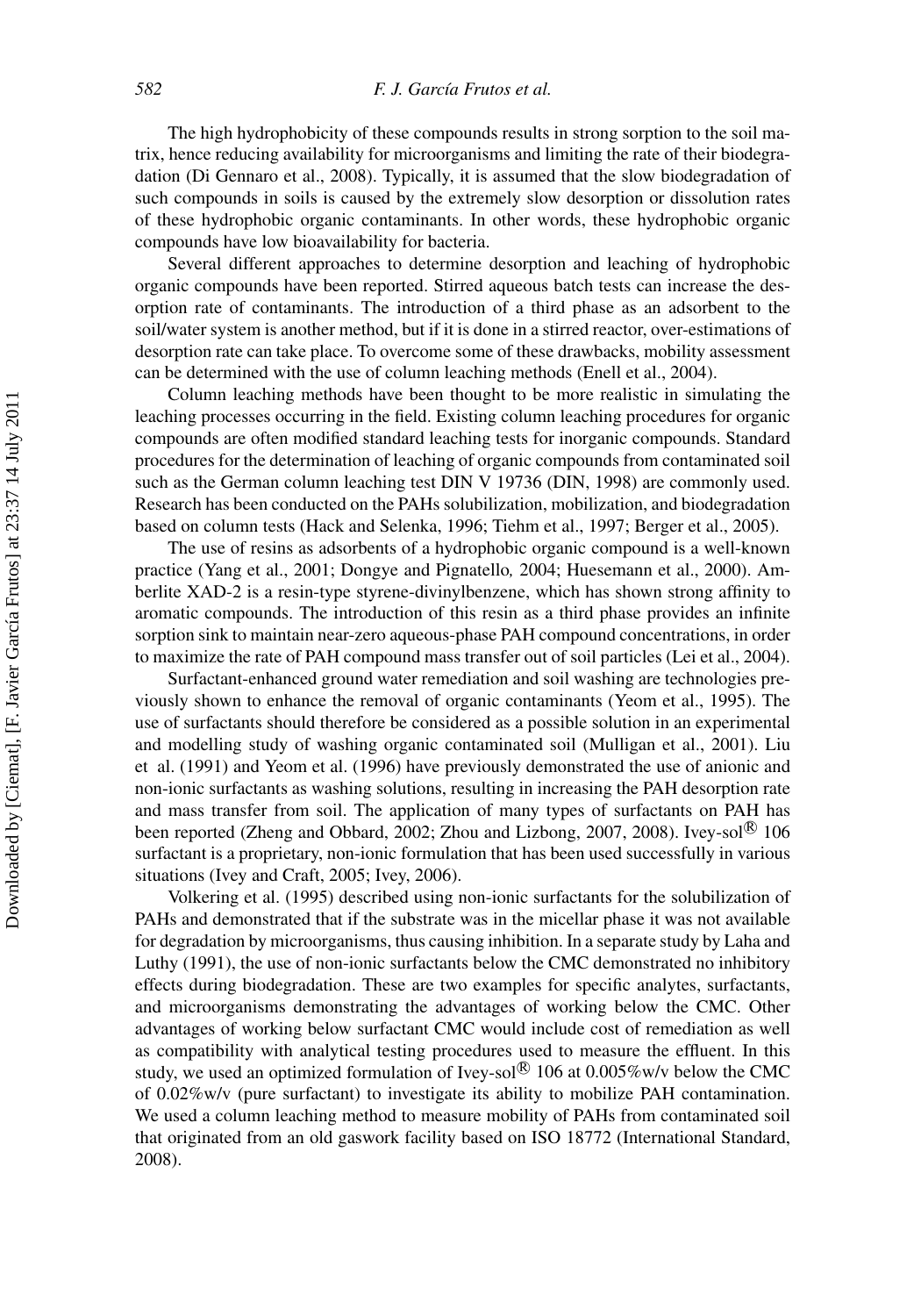Comparative column free desorption, induced desorption (using resin Amberlite XAD-2), and surfactant desorption tests (using a non-ionic surfactant, Ivey-sol $\mathbb{R}$  106), were studied with the objectives of evaluating the mobility of PAHs or quantification of the desorbable PAHs and the possibilities to increase desorption and bioavailability.

#### **Materials and Methodology**

#### *Design of Column Leaching Tests*

The method set-up is based on a recycled flow of an aqueous solution of  $CaCl<sub>2</sub> 0.01 M$ through three soil columns with different leaching procedures.

In the first column test, free desorption of hydrocarbons was studied by recycling the solution through the soil column with a peristaltic pump (Watson-Marlow) and with a Liquid:Solid ratio of 2 L/kg. The solution was replaced daily with a new solution during duration of test to aid desorption (Figure 1a).

In the second column test, the set-up is similar, with the exception of the previously used recycling solution. In this test, a second column was filled with resin Amberlite XAD-2 that captures PAHs, which enter the solution as it passes through the soil column and removes the hydrocarbons (induced desorption) from the soil (Figure 1b).

In the third column, the set-up was the same as with the free desorption, but the leaching media now contained a non-ionic surfactant formulation, Ivey-sol $\circledR$  106 in an optimal concentration, that was determined by a previous stirred desorption test. This test was carried out, varying the Ivey-sol $\mathcal{B}$  106 surfactant concentration in solution from 0– 1000  $\mu$ g g<sup>-1</sup> of soil (0–0.05%w/v). Samples of 2 g of soil were put in contact with 40 mL of Ivey-sol $\mathbb{R}$  106 surfactant solutions in 50-mL Teflon-lined screw-cap glass centrifuge tubes and stirred. The test lasted four days. At the end of the test, samples were centrifuged, the supernatant solution was retired, and a new solution of only fresh water was introduced and



**Figure 1a.** Desorption in free column.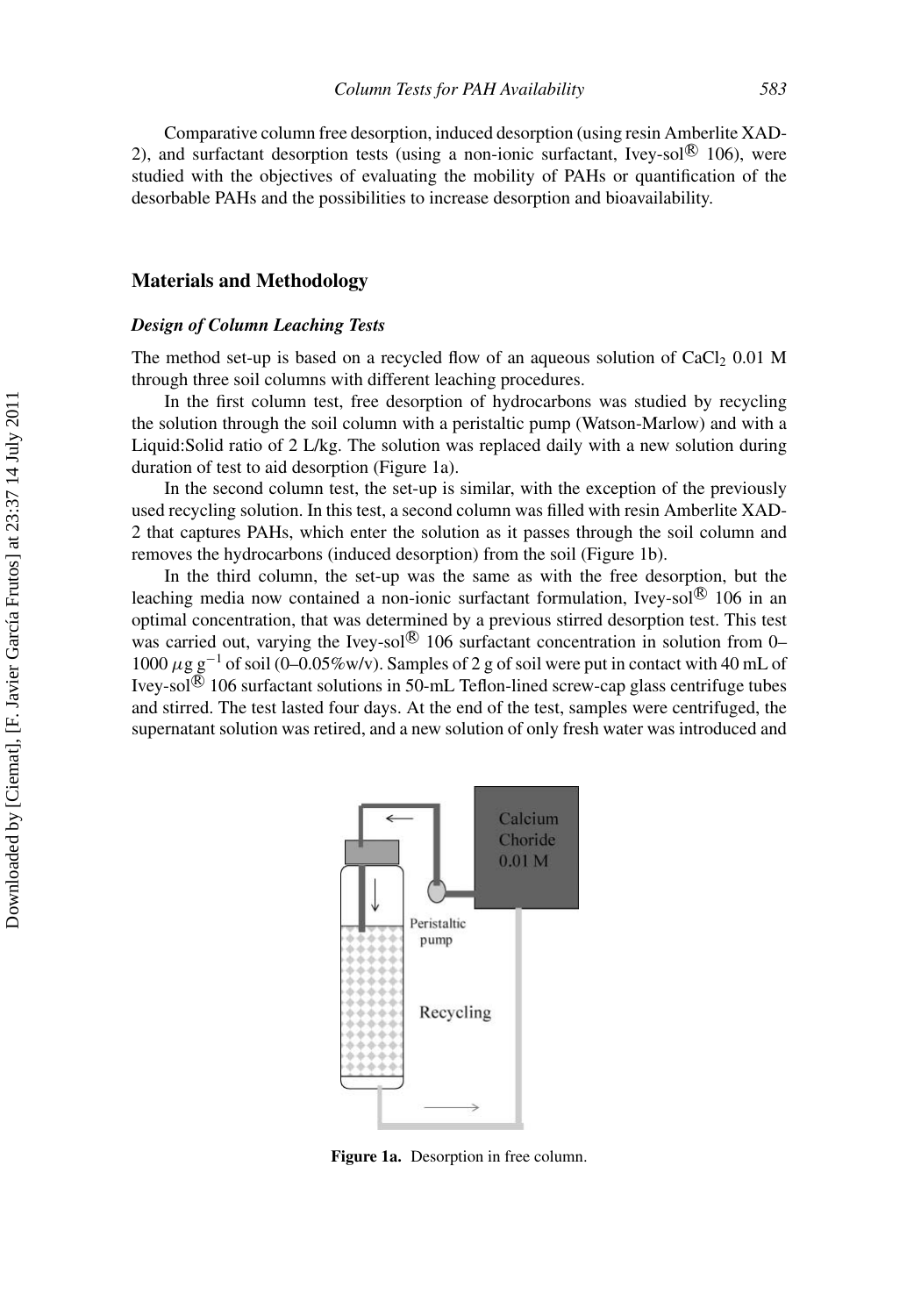

**Figure 1b.** Desorption in column with resin.

stirred over 24 hours. At the end of the test, the initial washing solutions were analyzed for PAHs to determine the optimal Ivey-sol $\overline{R}$  106 surfactant concentration. The tests were performed in a thermostatic chamber at 25◦C and under darkness. An additional desorption test was carried out using only water for comparison with the surfactant-aided desorption process.

In the surfactant desorption column test, two cycles of conducting included one leaching step (4 days of leaching) plus one washing step (4 days of washing). In the washing steps, the washing solution (aqueous solution of  $CaCl<sub>2</sub> 0.01 M$ ) was changed daily.

The three soil-containing columns were identical, with their characteristics summarized in Table 1. The column containing the resin was smaller, with a diameter of 25 mm and a height of 40 cm. The quantity of resin Amberlite XAD-2 used was half of the soil sample, therefore the resin:soil weight ratio was 1:2.

| Material of column      | Glass            |
|-------------------------|------------------|
| Diameter of column (mm) | 75               |
| Filling heights (cm)    | 35               |
| Tubing materials        | Viton            |
| Flow rate (ml/min)      | 0.46             |
| Test conditions         | Room temperature |
| Leaching solution (mL)  | 500              |
| Soil sample $(g)$       | 250              |
| Duration of test (days) | 16               |

| Table 1                |
|------------------------|
| Column test conditions |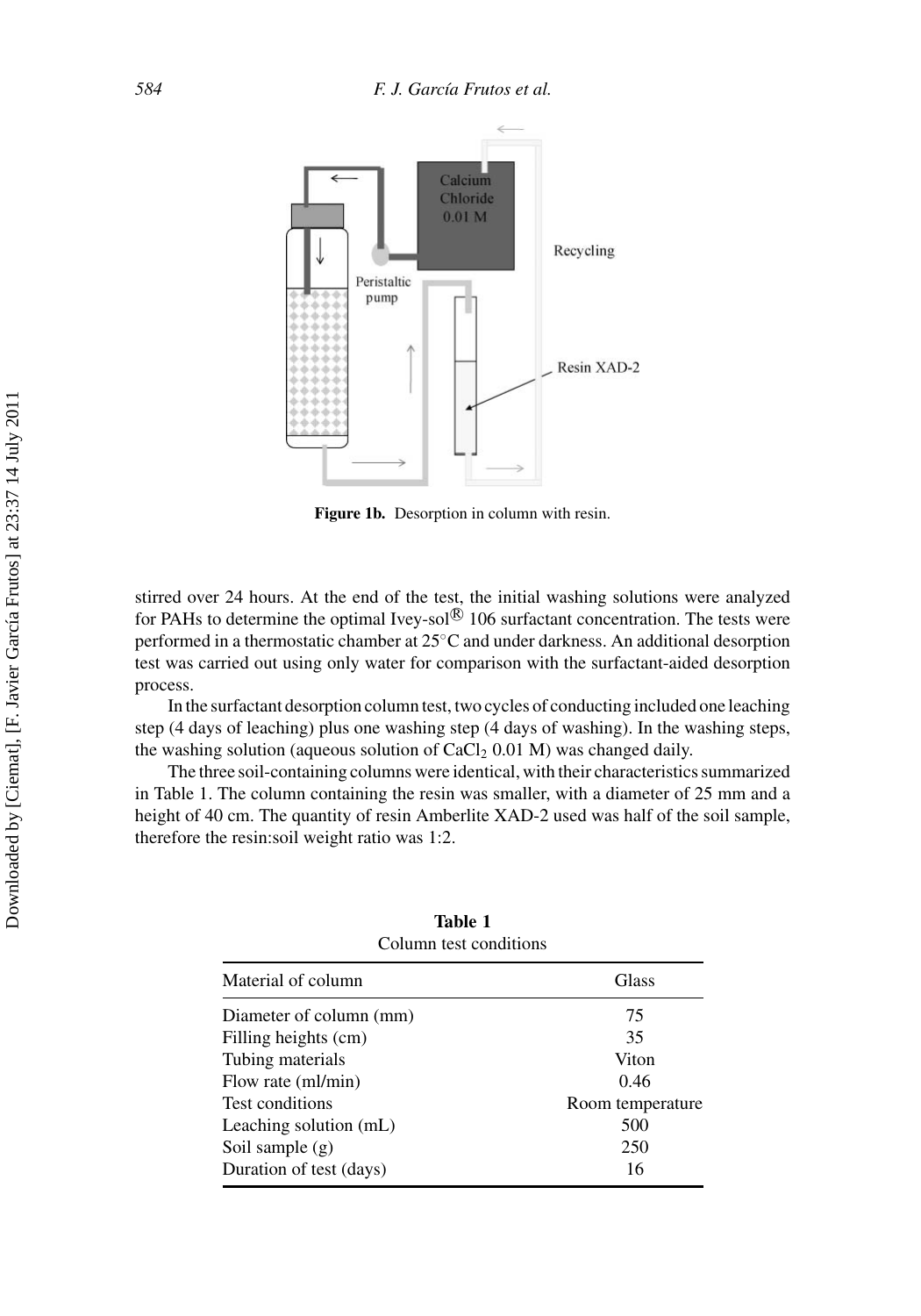| Parameter              |                          | Value |
|------------------------|--------------------------|-------|
| Humidity               | $(\%)$                   | 0.92  |
| Water holding capacity | $g H2O 100 g-1$          | 23.06 |
| $pH H_2O$              |                          | 8.3   |
| Hydraulic conductivity | $cm h^{-1}$              | 20.1  |
| Porosity               |                          | 0.46  |
| Conductivity           | $\mu$ S cm <sup>-1</sup> | 390   |
| Carbon                 | Total C $(\%)$           | 19.1  |
|                        | Black $C(\%)$            | 7.7   |
|                        | Total Organic C $(\%)$   | 5.7   |
|                        | Total Inorganic C $(\%)$ | 5.7   |
| Nitrogen               | $(\%)$                   | 0.35  |
| Phosphorus             | mg/Kg                    | 210   |

**Table 2** Main physical-chemical characteristics of soil samples. In Table 2, it takes in all values, the points corresponding to decimals.

#### *Soil Sample*

Contaminated soil samples were extracted from an old gaswork facility. For the column test, a size fraction of less than 4 mm was used. The soil was saturated into the column and a bulk density of 1.2  $g/cm<sup>3</sup>$  (porosity of 0.46) was achieved. The main physical-chemical characteristics of the soil prior to testing were performed following standard procedures (Guitian-Ojea and Carballas, 1976), with black carbon (Oen et al., 2006) and hydraulic ´ conductivity applying (U.S. EPA Method 9100, 2008). These results are summarized in Table 2.

PAHs analyses were carried out by HPLC (high performance liquid chromatography) with a fluorescence detector. The conditions of the fluorescence detector and analytical procedure have been previously reported (García-Alonso et al., 2008). Briefly, solid samples were previously homogenized by grinding followed by extraction with methylene chloride and sonication. Extraction was carried out using sub-samples of 0.5 g and 20 mL of dichloromethane for 20 minutes twice to assure maximum extraction efficiency. Extracts were separated by centrifugation and then concentrated under nitrogen stream to adjust the final volume to 1 or 10 mL (acetonitrile) according to the level of concentration sample. An Agilent series 1200 chromatograph equipped with a C18 supelcosil thermostated column (250  $\times$  4.6 mm) at 37°C and a series 1100 fluorescence detector were used for analysis. The operating conditions were gradient-mode starting with acetonitrile/water (45:55) at 1.5 mL.min−<sup>1</sup> , programmed up to 100% of acetonitrile over 23 minutes, and holding for 10 minutes for column washing. The column was equilibrated for 6 minutes at the starting conditions prior to each injection. PAH concentrations of initial samples are displayed in Table 3.

#### *Liquid Sampling Collecting*

Samples of the supernatant and washing solutions in the tubes (desorption test), as well as leaching samples, were taken during the column tests. All samples were analyzed for PAHs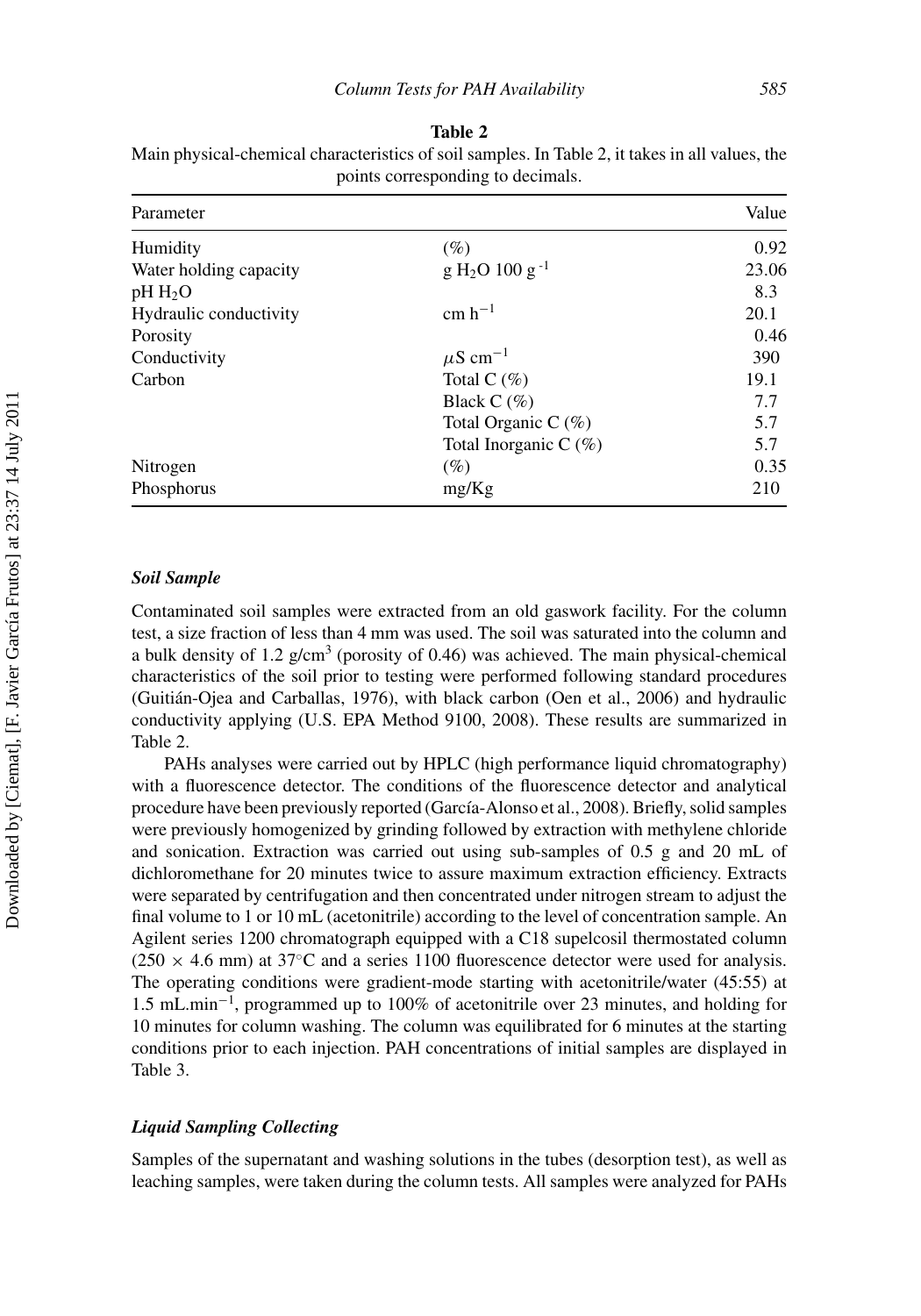| <b>PAH</b>               | Content (mg/kg soil) |
|--------------------------|----------------------|
| Fluorene                 | 29                   |
| Phenanthrene             | 139                  |
| Anthracene               | 36                   |
| Fluoranthene             | 156                  |
| Pyrene                   | 224                  |
| Benzoanthracene          | 66                   |
| Chrysene                 | 69                   |
| Benzo(b)fluoranthene     | 61                   |
| $Benzo(k)$ fluoranthene  | 38                   |
| $Benzo(a)$ pyrene        | 58                   |
| Dibenzo (a,h)anthracene  | 8                    |
| Benzo $(g,h,i)$ perylene | 47                   |
| $\Sigma$ PAHs            | 931                  |

**Table 3** PAHs content of initial soil sample

by HPLC solvent extraction with methylene chloride. During column tests, liquid samples were taken from the leaching media daily.

#### *PAH Desorption Yield*

PAH desorption yields were calculated based on analysis of final solid samples from columns after desorption tests, which are compared with the content of the initial sample, as described by the following equation:

PAHs desorption  $(\%) = [(I - F)^* 100]/I$ 

being

I: PAH concentration (mg  $kg^{-1}$ ) in initial sample. F: PAH concentration (mg  $kg^{-1}$ ) in final solid residues from column desorption tests.

#### **Results and Discussion**

#### *Surfactant Aided Desorption*

Preliminary testing of the Ivey sol $\mathbb{R}$  106 was required to obtain the optimized concentration for PAH desorption. The results obtained using a range of Ivey-sol $\mathbb{R}$  106 surfactant concentrations by batch desorption test in tubes are represented in Figure 2. It was observed that PAH solubilization is diminishing at concentrations greater than 100  $\mu$ g g<sup>-1</sup> of soil. This may be explained by the surfactant approaching the effective critical micelle concentration. Taking into account these results, a concentration of 100  $\mu$ g g<sup>-1</sup> of soil was chosen as optimal and was applied in the leaching media for surfactant-aided desorption.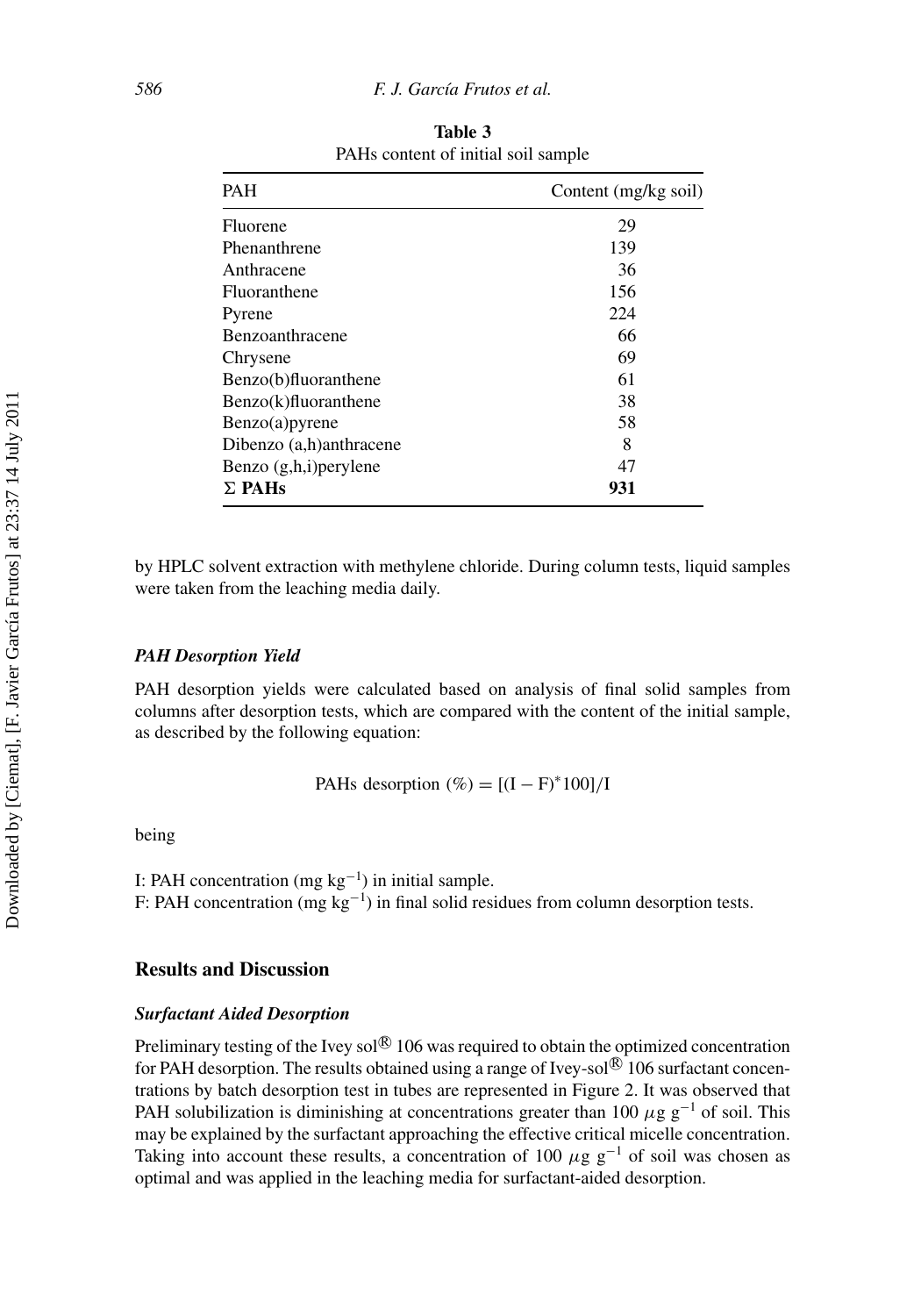

Figure 2. Optimization of dose of Ivey-sol<sup>®</sup> 106 surfactant by batch desorption in tubes.

#### *Free and Induced Desorption*

Figure 3 represents a graphical display of the results for each soil sample after free desorption, induced desorption, Ivey sol  $106^\circledR$ , and initial PAH measurements. This data was used in the equation previously mentioned, to calculate percent desorption, displayed in Figure 4.

Minimal desorption rates for individual PAHs were observed in the case of free desorption; only chrysene and benzo(k)fluoranthene showed significant mobility at approximately



**Figure 3.** Comparative results of analysis of PAHs (final solids) for desorption column tests.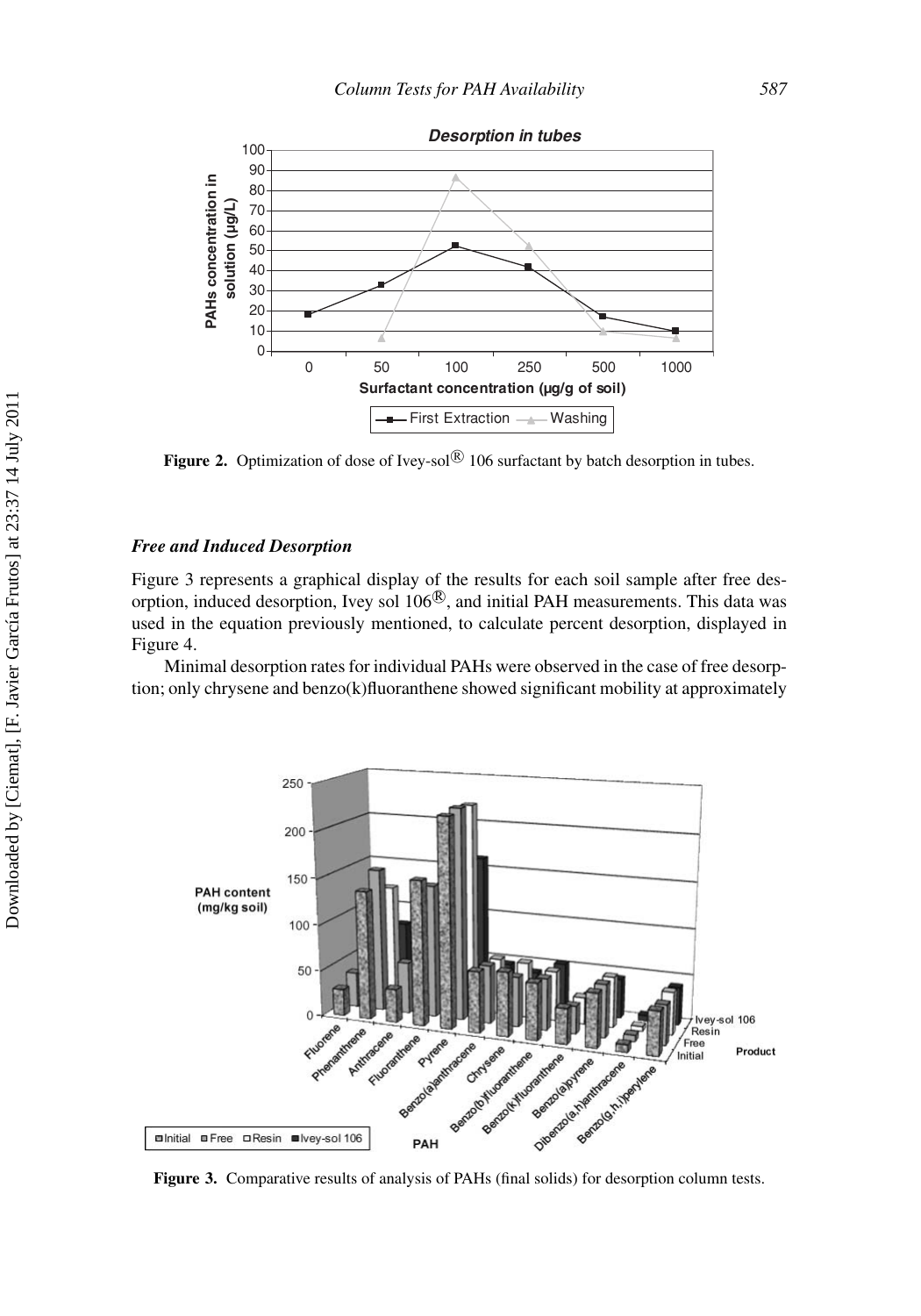

Figure 4. Comparative desorption (%) for PAHs in all tests.

20%. The desorbable fraction obtained with free desorption showed very low mobility (below 0.3%) of contaminants in this soil.

The desorption rates for individual PAHs obtained in the induced desorption test were higher than free desorption mainly for phenanthrene, fluoranthene, and dibenzo(a,h)anthracene. Although the desorbable fraction was increased, PAH mobility only increased a further 7%. This data is consistent with prior literature confirming the inefficient mobilization of these contaminants in soil (Hong et al., 2003; Johnsen et al*.,* 2005). The result is very limited availability of PAHs and consequently unlikely positive remediation.

Figure 3 also contains the comparative results of analysis for PAHs (final solids) and for Ivey-sol $\mathcal{B}$  106 surfactant desorption. Figure 4 displays desorption rates for all tests.

Figure 4 shows that surfactant-aided desorption clearly increased desorption yields for almost all PAHs. Specifically, anthracene and pyrene went from close to zero up to 42 and 27% desorption, respectively. The PAHs can be classified according to benzene ring number. When this ring number increases more difficult is to degrade the compound and consequentely it is more persistent in environment. Grouping aromatic compounds by ring numbers, Figure 5 compares desorption of PAHs for all tests. These results show that there is a notable increase in all PAH desorption rates with respect to free and induced desorption (desorption being higher for 3- and 4-ring PAHs).

The sum of PAHs for initial conditions was 931  $\mu$ g.g<sup>-1</sup>, whereas soil, post-free, resin and surfactant treatment were 929  $\mu$ g.g<sup>−1</sup>, 869  $\mu$ g.g<sup>−1</sup>, and 632  $\mu$ g.g<sup>−1</sup>, respectively. These results indicate that free desorption was only 0.24% and induced desorption was 6.7%.

The use of Ivey-sol $\mathbb{R}$  106 surfactant at 4 times below the CMC of 0.02%w/v resulted in a 32% desorption rate, thus significantly increasing the bioavailability.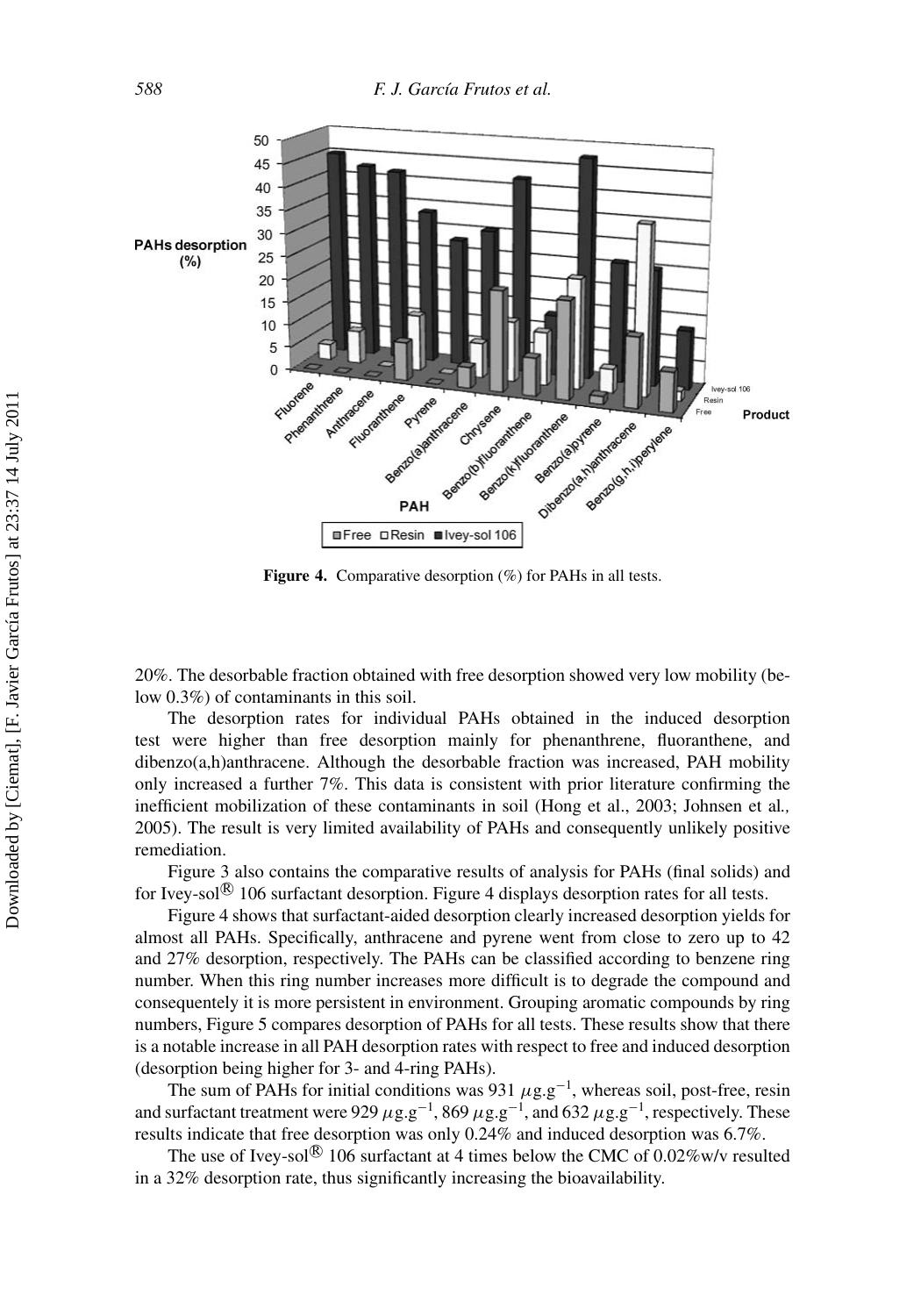

**Figure 5.** Comparative desorption (%) for PAHs grouping by ring numbers in all tests.

#### **Conclusions**

The column leaching method was an appropriate means to measure mobility of organic pollutants in soil. This methodology is also adequate to select optimal conditions to increase availability and consequently bioavailability of contaminants such as PAHs.

The use of this non-ionic surfactant Ivey sol $\mathbb{R}$  106 below the CMC increased desorption yield of t-PAHs by 32% compared to free and induced desorption techniques at 0.3 and  $7\%$ . respectively. This significant increase in PAH desorption yields for Ivey-sol $\textcircled{8}$  106 make it promising for improving bioremediation of contaminated soil. Taking into account the results of the bioremediation tests of contaminated soil (in which the PAH contaminants are desorbed and made more bioavailable), it is possible to conclude that applying adequate conditions of humidity, nutrients, Ivey-sol $\mathcal{B}$  106 surfactant, and aeration would improve the efficacy and enhance bioremediation processes. Future work will involve using this column method to optimize real-world testing of Ivey-sol $\mathbb{R}$  106 surfactant in conjunction with bioremediation.

#### **Acknowledgments**

This work has been carried out in the framework of a project funded by the Spanish Ministry of Science and Education (Plan Nacional I+D+I, CTM2004-05832-C02-01).

We wish to acknowledge the technical support of J.C. Díaz Reyes and M.L. Sevillano. We also wish to thank the inestimable comments and help of Dr. David Craft.

#### **References**

Berger, W., Kalbe, U., Eckardt, J., Christoph, G., and Walzel, H. 2005. Column tests for studying leaching behaviour of PAH's in soil. *Consoil 2005*. Proceedings, 827–832.

Di Gennaro, P., Franzetti, A., Bestetti, G., Lasagni, M., Pitea, D., and Collina. E. 2008. Slurry phase bioremediation of PAHs in industrial landfill samples at laboratory scale. *Waste Management.* **28**, 1338–1345.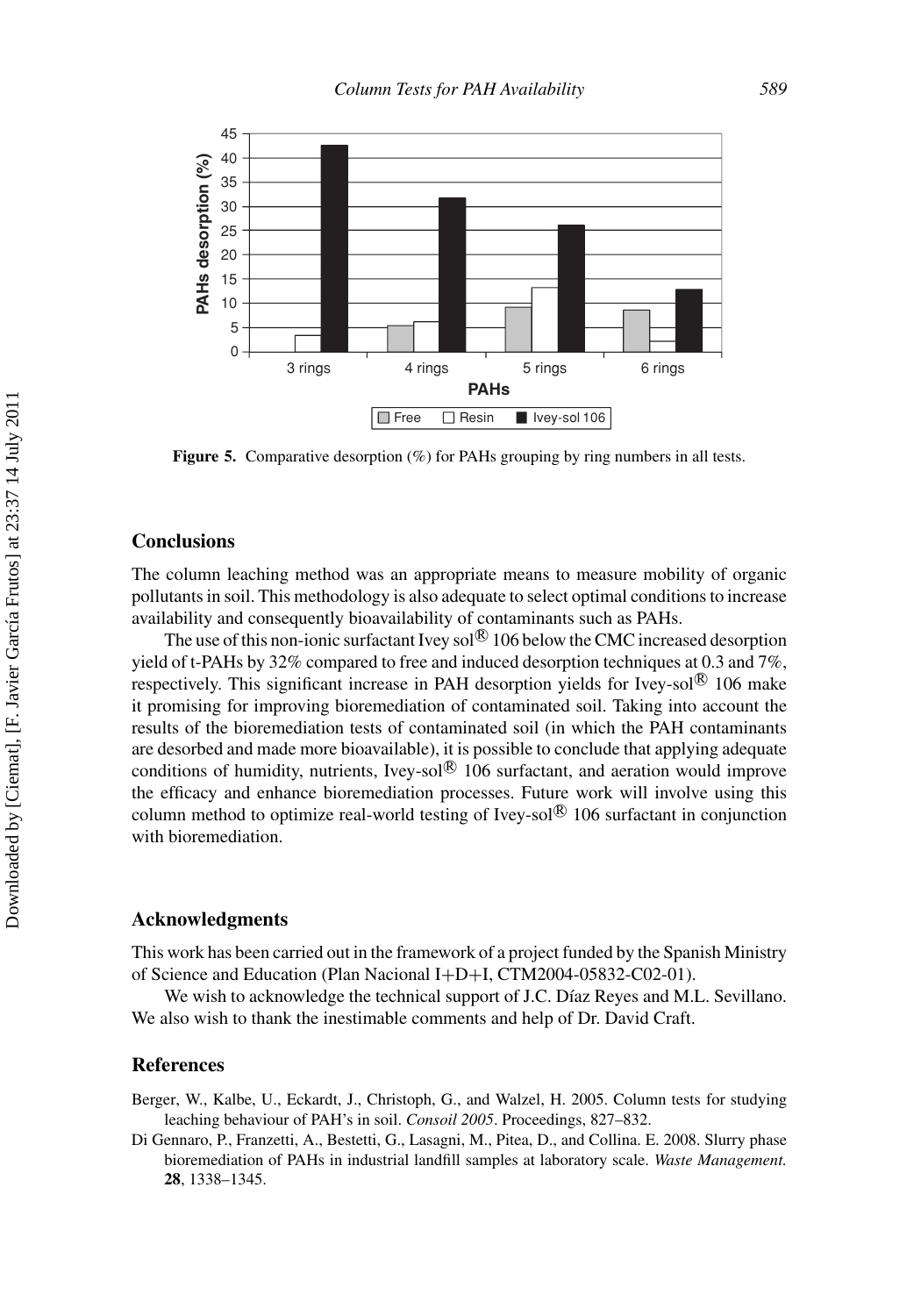- DIN V 19736. 1998. Soil quality -Derivation of concentrations of organic pollutants in soil water. *Ableitung von Konzentrationen organischer Stoffe im Bodenwasser.- Normenausschuß Wasserwesen (NAW)*, Berlin: Deutsches Institut für Normung.
- Dongye, Z., and Pignatello, J. 2004. Model-aided characterization of Tenax<sup>®</sup>-TA for aromatic compound uptake from water. *Environmental Toxicology and Chemistry.* **7**, 1592–1599.
- Enell, A., Reichenberg F., Warfvinge, P., and Ewal G. 2004. A column method for determination of leaching of polycyclic aromatic hydrocarbons from aged contaminated soil. *Chemosphere.* **54**, 707–715.
- Garcia-Alonso, S., Pérez, R., Sevillano, M. L., Escolano, O., and García Frutos, F. J. 2008. Influence of particle size on the quality of PAH concentration measurements in a contaminated soil. *Polycyclic Aromatic Compounds.* **28**, 67–83.
- Guitian-Ojea, F., and Carballas, T. 1976. ´ *Tecnicas de An ´ alisis de Suelos ´* Ed. Pico Sacro, Santiago de Compostela, Spain.
- Hack, A., and Selenka, F. 1996. Mobilization of PAH and PCB from contaminated soil using a digestive tract model. *Toxicol. Lett.* **88**, 199–210.
- Hong, L., Ghosh, U., Mahajan, T., Zare, R. N., and Luthy, R. G. 2003. PAH sorption mechanism and partitioning behavior in lampblack-impacted soils from former oil-gas plant sites. *Environ. Sci. Technol.* **37** (16), 3625–3634.
- Huesemann, M.H., Hausmann, T. S., and Fortman T. 2000. Comparison of PAH biodegradation and desorption kinetics during bioremediation of aged petroleum hydrocarbon contaminated soils. In: Wickramanayake, G. B., Gavaskar, A. R., Gibbs, J. T., and Means, J. L. (eds.), *Case Studies in the Remediation of Chlorinated and Recalcitrant Compounds*. Batelle Press, Columbus, OH, pp. 181–188.
- International Standard ISO 18722. 2008. Soil quality–Guidance on leaching procedures for subsequent chemical and ecotoxicological testing of soils and soil materials. Geneva: ISO Copyright office. CH-1211.
- Ivey, G. A., and Craft, D. 2005. In-situ & Ex-situ Remediation of LNAPL and DNAPL Contamination. Presented at AEHS Conference, San Diego, CA.
- Ivey, G. A. 2006. Surfactant Enhanced Aquifer Remediation (SEAR) Using Ivey-sol<sup>®</sup> Surfactant Technology. Presented at ENVIRO 2006, Melbourne, Australia (Enviro 06 Conference & Exhibition).
- Johnsen, A. R., Wick, L. Y., and Harms, H. 2005. Principles of microbial PAH-degradation in soil. *Environmental Pollution.* **133**, 71–84.
- Laha, S., and Luthy, R. G. 1991. Inhibition of phenanthrene mineralization by nonionic surfactants in soil-water systems. *Environ. Sci. Technol.* **25** (11), 1920–1930.
- Lei Li, S., Makram, T., Khodaoust, A. P., and Tabak, H. H. 2004. Assessing the bioavailability of PAHs in field-contaminated sediment using XAD-2 assisted desorption. *Environ. Sci. Technol.* **38**, 1786–1793.
- Liu, Z., Laha, S., and Luthy, R. G. 1991. Surfactant solubilization of polycyclic aromatic hydrocarbon compound in soil-water suspensions. *Water Sci. Technol.* **23**, 475–485.
- Mulligan, C. N., Young, R. N., and Gibbs, B. F. 2001. Surfactant-enhanced remediation of contaminated soil: a review. *Engineering Geology.* **60**, 317–380.
- Oen, A. M. P., Cornelissen, G., and Breedveld, G. D. 2006. Relation between PAH and black carbon contents in size fractions of Norwegian harbor sediments. *Environmental Pollution.* **141**, 370–380.
- Saponaro, S., Bonomo, L., Barbafieri, M., and Petruzzelli, G. 2002. Soil washing feasibility at a manufacturing gas plant site. *Soil and Sediment Contamination*, **11**(5), 751–767.
- Tiehm, A., Stieber, M., Werner, P., and Frimmel, F. H. 1997. Surfactant-enhanced mobilization and biodegradation of polycyclic aromatic hydrocarbons in manufactured gas plant soil. *Environ. Sci. Technol.* **31**, 2570–2576.
- U. S. EPA Method 9100. 2008. *Saturated Hydraulic Conductivity, Saturated Leachate Conductivity, and Intrinsic Permeability*, Cincinnati, OH: U.S. Environmental Protection Agency.